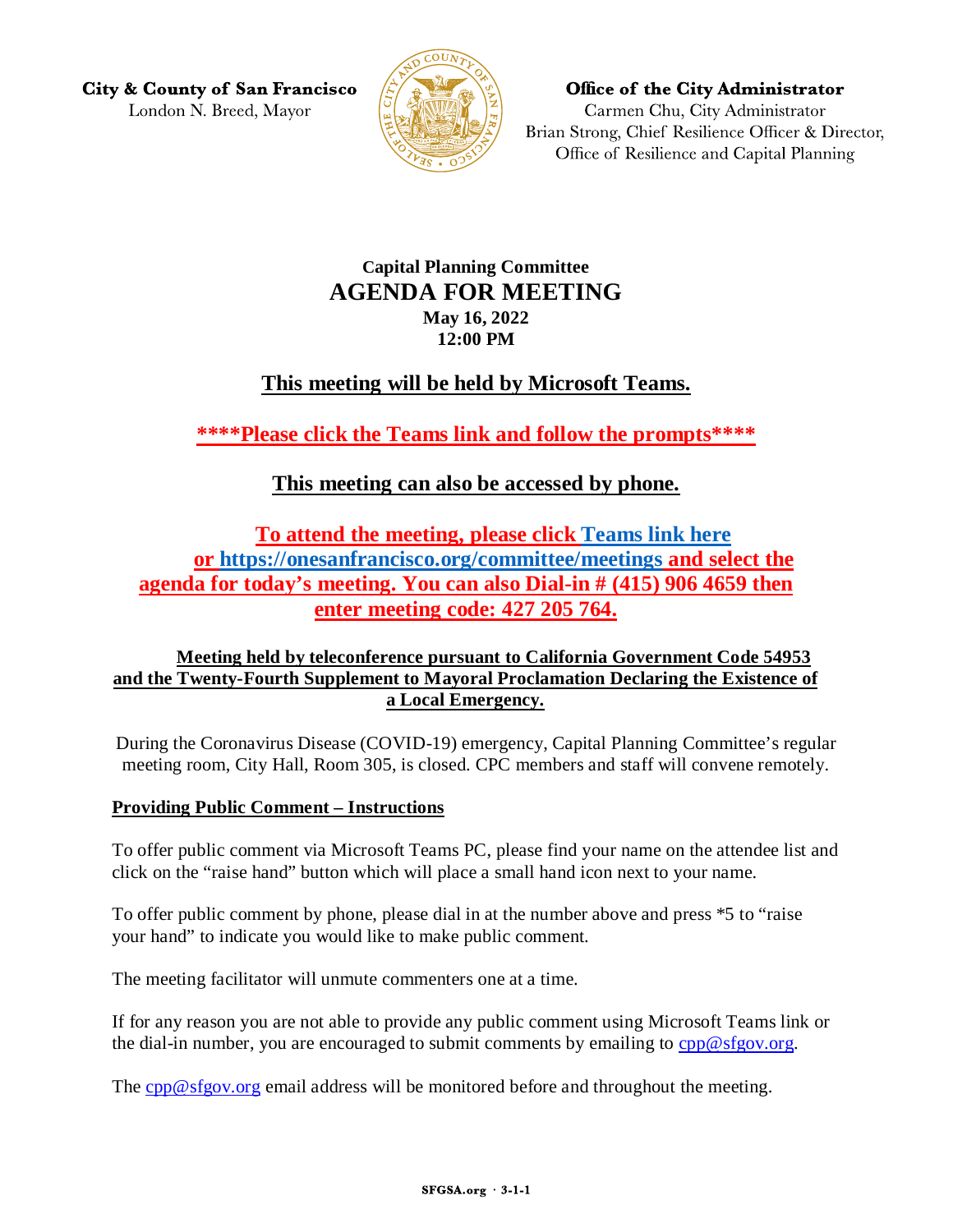All comments received by the time public comment is called for each item will be read aloud by Capital Planning staff up to the two minutes maximum allotted to each commenter.

### **Agenda Items**

#### 1) CALL TO ORDER

#### 2) INTRODUCTIONS AND AGENDA REVIEW

#### 3) GENERAL PUBLIC COMMENT

Public comment on matters within the Committee's jurisdiction that are not on the current agenda.

4) APPROVAL OF THE SAN FRANCISCO INTERNATIONAL AIRPORT CAPITAL RELATED OPERATING BUDGET EXPENSES, TOTALING \$105.2 MILLION IN FY2022-23 AND \$67.4 MILLION IN FY2023-24. *(Action Item)*

San Francisco Airport staff will present an overview of capital related operating budget line items, as well as an update on major Capital Improvement Plan (CIP) projects.

5) APPROVAL OF THE FY2023 AND FY2024 GENERAL FUND DEPARTMENT CAPITAL BUDGET (INCLUDING CERTIFICATES OF PARTICIPATION FOR CRITICAL REPAIRS, RECOVERY STIMULUS, & STREET RESURFACING) TOTALING NOT TO EXCEED \$370,000,000 *(Action Item)*

The Office of Resilience and Capital Planning will present recommendations for the proposed Two-Year Capital Budget, as well as the proposed program for the FY2023 Critical Repairs, Recovery Stimulus, and Street Resurfacing Certificates of Participation.

#### 6) NEXT MEETING SCHEDULE AND POTENTIAL AGENDA ITEMS *(Discussion Item)*

*Proposed date, location & time*: June 13, 2022, 12-2pm, Teams meeting *Proposed agenda items*: TBD

*If any materials related to an item on this agenda have been distributed to the Capital Planning Committee after distribution of the agenda packet, those materials are available for public inspection at City Hall Room 347 during normal office hours. Materials can also be found online at[: http://onesanfrancisco.org/committee/meetings.](http://onesanfrancisco.org/committee/meetings)* 

#### *Disability Access*

*Rooms 201 and 305 in City Hall are accessible to persons using wheelchairs and other assistive mobility devices. Wheelchair entry to City Hall is provided at the Grove, Van Ness and McAllister street entrances via ramps. Wheelchair access at the Polk Street/ Carlton B. Goodlett entrance is provided through a wheelchair lift. Agendas are available in large print and Braille or alternative formats upon request. Capital Planning meetings are not generally amplified, however assistive listening devices are available upon request. Please make your requests to for large print, Braille, assistive listening devices, or additional accommodations to Heidi Rivoire at 415-554-4925 or e-mail [heidi.rivoire@sfgov.org](mailto:heidi.rivoire@sfgov.org). Requesting accommodations at least 72 hours prior to the meeting will help to ensure availability.*